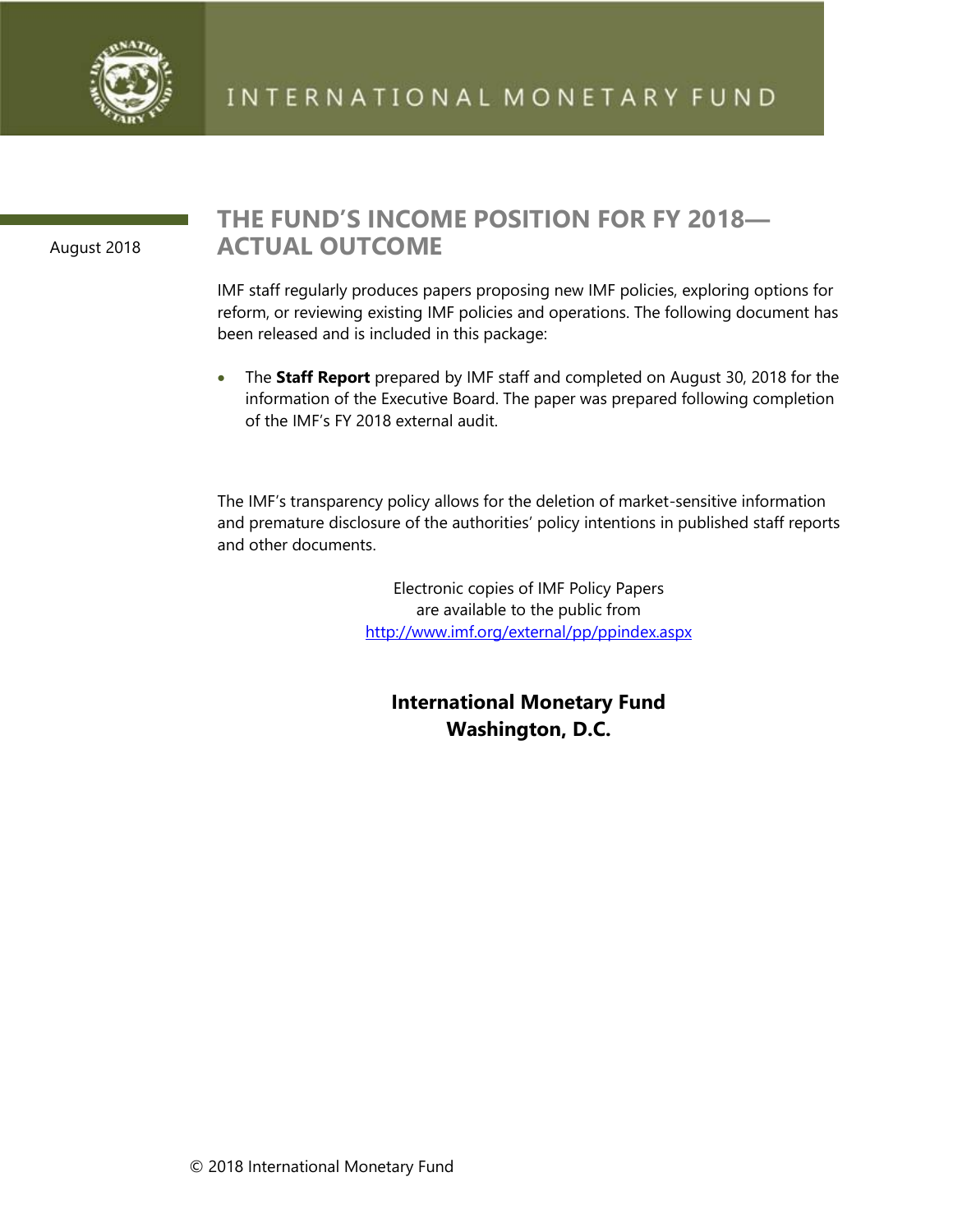

August 30, 2018

**THE FUND'S INCOME POSITION FOR FY 2018—ACTUAL OUTCOME** 

## **EXECUTIVE SUMMARY**

This paper reports the Fund's income position for FY 2018 following the closing of the Fund's accounts for the financial year and completion of the external audit. Total FY 2018 net income, including income from surcharges, amounted to SDR 0.78 billion or SDR 94 million higher than estimated in April, reflecting mainly a larger than anticipated gain reported under IAS 19 (the accounting standard for employee benefits).

GRA net income for FY 2018 was about SDR 0.76 billion and has been placed to the Fund's reserves. In accordance with decisions taken in April 2018, a net transfer of currencies amounting to SDR 0.67 billion was made in early August 2018 from the GRA to the Investment Account. The placement of the net income to the Fund's reserves has further strengthened the Fund's precautionary balances, which reached SDR 17.5 billion at the end of FY 2018.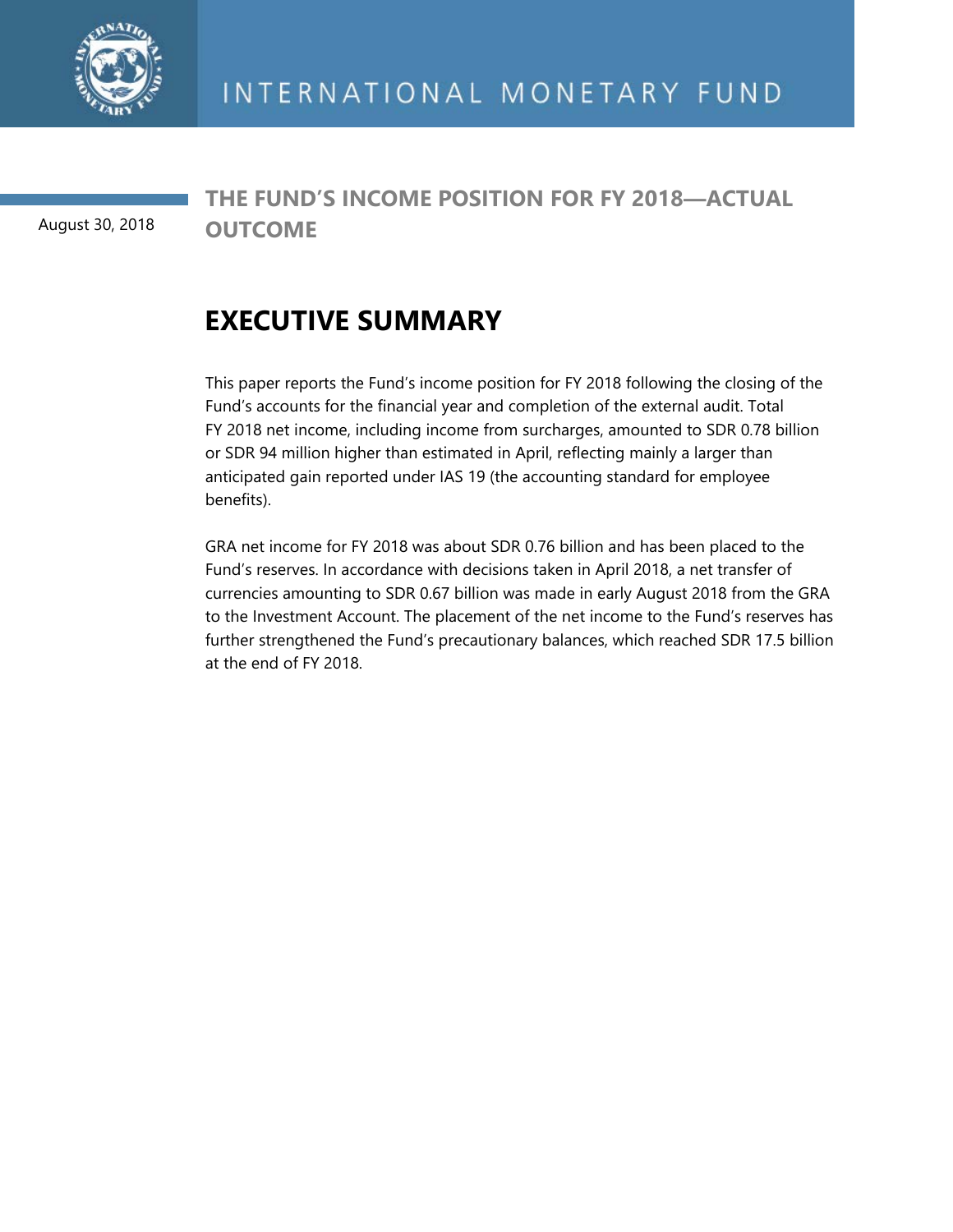Approved By **Andrew Tweedie (FIN)**

Prepared by the Finance Department (Maria Manno, Amadou Ndiaye, Diviesh Nana, Yan Sun-Wang, and Breno Oliveira under the guidance of Simon Bradbury), in consultation with the Legal Department and the Office of Budget and Planning.

## **CONTENTS**

| <b>REVIEW OF THE INCOME POSITION FOR FY 2018</b>     |  |
|------------------------------------------------------|--|
| <b>FIGURES</b>                                       |  |
| 1. FY 2018 Highlights Law March 2018 Highlights      |  |
| <b>TABLES</b>                                        |  |
| 1. Income and Expenditures for FY 2018               |  |
| 2. Reconciliation of IAS 19 Gains/(Losses)-FY 2018   |  |
| 3. Reconciliation of Administrative Expenses-FY 2018 |  |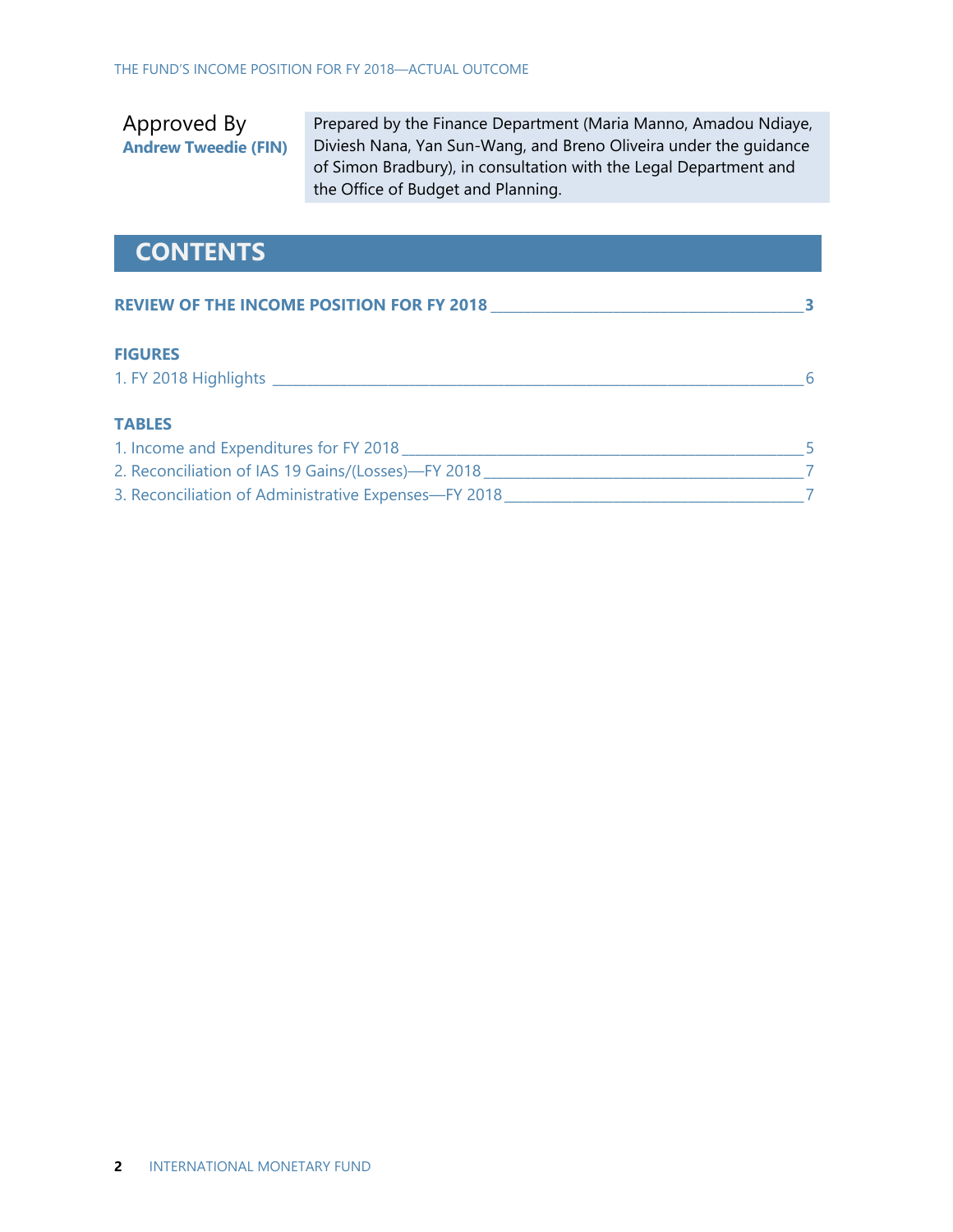## **REVIEW OF THE INCOME POSITION FOR FY 2018**

**1. This paper presents the Fund's net income for FY 2018**. The actual outcome reported in this paper follows the closing of the Fund's accounts for the financial year and completion of the FY 20[1](#page-3-0)8 external audit conducted by PricewaterhouseCoopers, the Fund's external auditor.<sup>1</sup>

**2. The overall FY 2018 net income of SDR 777 million was SDR 94 million higher than the April projection (Table 1)**.<sup>[2](#page-3-1)</sup> The increase mainly reflects a larger than anticipated gain reported under IAS 19 (SDR 79 million); with lending income mirroring the April projections, and investment income contributing slightly to the increase. The results are highlighted in Figure 1 and discussed below:

- **Lending income**. Lending income amounted to SDR 1,149 million and its components—income from the margin, service charges, commitment fees, and surcharge income—matched previous projections.
- **Income of the Investment Account**. Investment income from the Fixed-Income Subaccount amounted to SDR 91 million, slightly higher than the earlier estimate of SDR 89 million. The Endowment Subaccount returns of SDR 21 million were higher than the April estimate of SDR 12 million, reflecting mainly the slight weakening of the SDR against the USD at end-April, offset partly by EA portfolio returns in USD terms being lower than previously estimated.<sup>[3](#page-3-2)</sup>
- **IAS 19 gains/(losses)**. The total IAS 19 gain for FY 2018 amounted to SDR 241 million compared to the April estimate of SDR 162 million (Table 2).[4](#page-3-3)

The increase of SDR 79 million can be attributed to the sum of two factors:

(i) The IAS 19 expense for FY 2018 amounted to SDR 274 million compared to the actual funding of SDR 133 million giving rise to a timing difference (loss) of about SDR 140 million, or SDR 2 million higher than the April estimate. [5](#page-3-4)

<span id="page-3-0"></span><sup>&</sup>lt;sup>1</sup> See [Audited Financial Statements for the Financial Years Ended April 30, 2018, and 2017.](https://www.imf.org/External/Pubs/FT/quart/2018fy/043018.pdf)

<span id="page-3-1"></span><sup>&</sup>lt;sup>2</sup> See [Review of the Fund's Income Position for FY 2018 and FY 2019–2020.](https://www.imf.org/%7E/media/Files/Publications/PP/2018/review-of-the-funds-income-position-for-fy-2018-and-fy2019-20-6405999-vr-dmsdr1s.ashx)

<span id="page-3-2"></span> $3$  For the April projection, the US dollar denominated EA portfolio is revalued using an estimated US dollar/SDR exchange rate. A lower (higher) US dollar/SDR exchange rate will result in a corresponding translation gain (loss).

<span id="page-3-3"></span><sup>&</sup>lt;sup>4</sup> The Fund's pension and employee benefit expense is determined by the provisions of IAS 19, under International Financial Reporting Standards (IFRS). See IAS 19 Accounting for Employee Benefits in the Review of the Fund's [Income Position for FY 2017 and FY 2018](https://www.imf.org/%7E/media/Files/Publications/PP/pp040417review-of-the-fund-s-income-position-for-fy-2017-and-fy-2018.ashx) for further background.

<span id="page-3-4"></span><sup>&</sup>lt;sup>5</sup> The annual IAS 19 expense measures the increase in obligations under the staff retirement plan stemming from an additional year of staff service, on an accrual basis.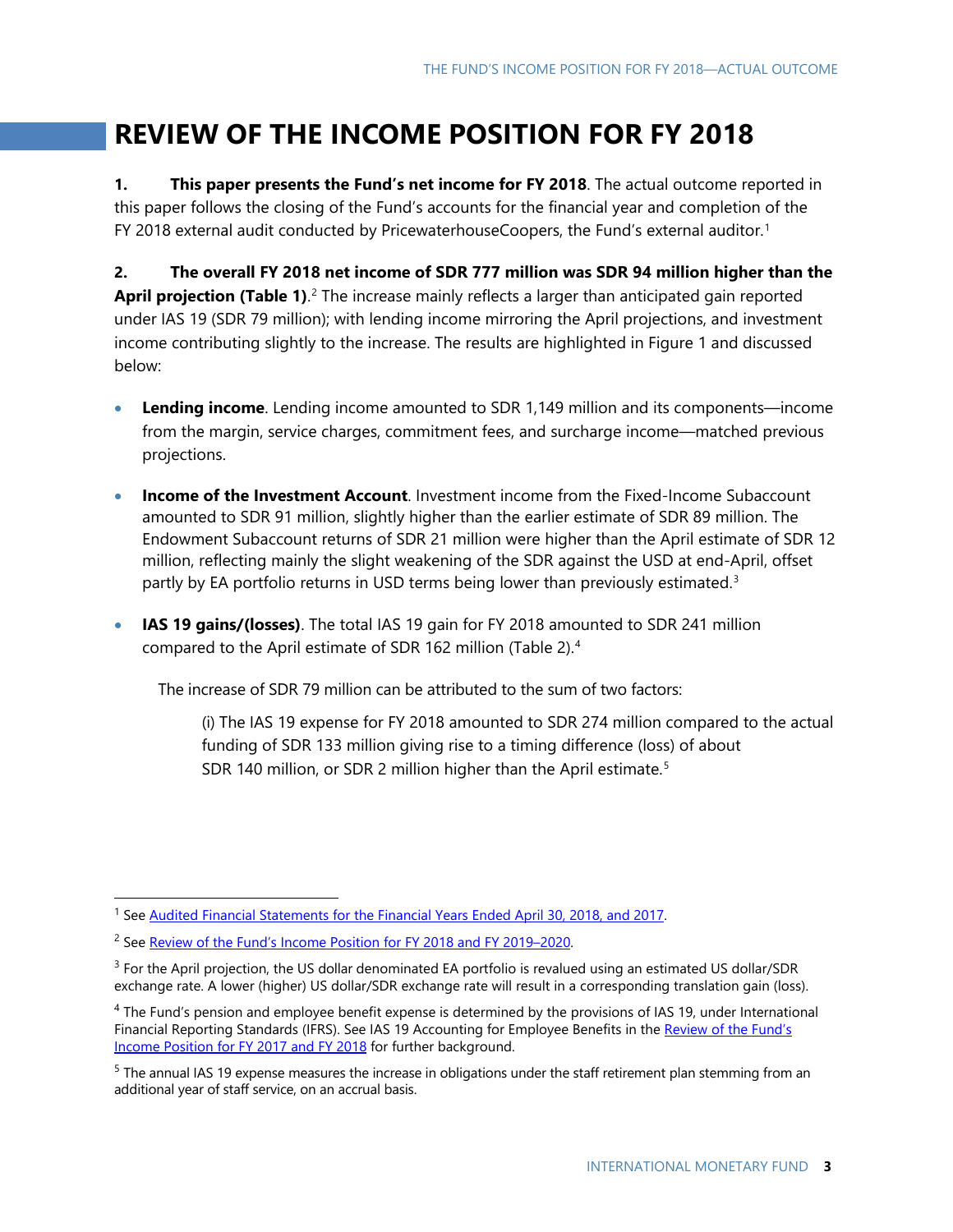(ii) The FY 2018 actuarial gains of SDR 381 million exceeded the April estimate by about SDR 81 million, attributed largely to (a) an increase in the discount rate, which reduced the net present value of plan obligations; offset partly by (b) lower than anticipated returns on plan assets as a consequence of market performance being slightly lower than was projected in April.<sup>[6](#page-4-0)</sup>

• **Expenses**. Total expenses of SDR 831 million were SDR 2 million lower than projected in April. Capital budget items expensed and depreciation expenses were each SDR 2 million lower than earlier projected. This was partly offset by net administrative expenditures being SDR 2 million higher than projected, reflecting a higher outturn compared with the April projections. Table 3 provides a reconciliation between the net administrative budget outturn and the administrative expenses in the FY 2018 audited financial statements.<sup>[7](#page-4-1)</sup>

**3. Precautionary balances**. Precautionary balances amounted to SDR 17.5 billion at year end, higher than the earlier projection of SDR 17.4 billion. The increase is mainly attributable to the overall IAS 19 gain being higher than estimated.

**4. No decisions are required at this time**. The Executive Board took all necessary decisions in April 2018 during the review of the Fund's income position for FY 2018 and FY 2019–2020. Income from the Endowment Subaccount of SDR 21 million is retained in the subaccount, while income from the Fixed-Income Subaccount of SDR 91 million has been transfered to the GRA and used for meeting the administrative expenses of the Fund.<sup>[8](#page-4-2)</sup> FY 2018 GRA net income (SDR 0.76 billion) has been placed in equal parts to the Fund's general reserve and special reserve.<sup>[9,](#page-4-3)[10](#page-4-4)</sup> Currencies amounting to SDR 0.67 billion were transferred from the GRA to the IA in early August 2018.<sup>[11](#page-4-5)</sup>

<span id="page-4-0"></span> $6$  The end-April 2018 discount rate rose by 8 basis point compared with the April projection. The projection was based on the February 2018 discount rate, which was the same as the rate at end-FY2017.

<span id="page-4-1"></span> $<sup>7</sup>$  The administrative expenses reported in the audited financial statements include non-operational costs, i.e., the</sup> pension cost accrual.

<span id="page-4-2"></span> $8$  The income of the Endowment Subaccount for FY 2018 is retained in the Endowment Subaccount and invested according to the Rules and Regulations for the Investment Account.

<span id="page-4-3"></span><sup>&</sup>lt;sup>9</sup> GRA net income (including SDR 91 million transferred from the Fixed-Income Subaccount) is SDR 756 million. This comprises total net income of SDR 777 million less the gain from the endowment of SDR 21 million, which was retained in the IA (see Table 1).

<span id="page-4-4"></span><sup>&</sup>lt;sup>10</sup> See page 6 of [Audited Financial Statements for the Financial Years Ended April 30, 2018, and 2017.](https://www.imf.org/External/Pubs/FT/quart/2018fy/043018.pdf)

<span id="page-4-5"></span><sup>&</sup>lt;sup>11</sup> Decision No. 5 in [Review of the Fund's Income Position for FY 2018 and FY 2019–2020](https://www.imf.org/%7E/media/Files/Publications/PP/2018/review-of-the-funds-income-position-for-fy-2018-and-fy2019-20-6405999-vr-dmsdr1s.ashx) provides for the transfer of currencies equivalent to the GRA net income of FY 2018 (SDR 756 million) to the IA; and Decision No. 3 in [Review of](https://www.imf.org/%7E/media/Files/Publications/PP/2018/review-of-the-funds-income-position-for-fy-2018-and-fy2019-20-6405999-vr-dmsdr1s.ashx)  [the Fund's Income Position for FY 2018 and FY 2019–2020](https://www.imf.org/%7E/media/Files/Publications/PP/2018/review-of-the-funds-income-position-for-fy-2018-and-fy2019-20-6405999-vr-dmsdr1s.ashx) provides for the transfer to the GRA of the income of the Fixed-Income Subaccount of the IA (SDR 91 million) for meeting FY 2018 administrative expenses. Consistent with past practice, and for operational expediency, the two transfers are netted, resulting in a net transfer of SDR 0.67 billion, which took place in early August 2018.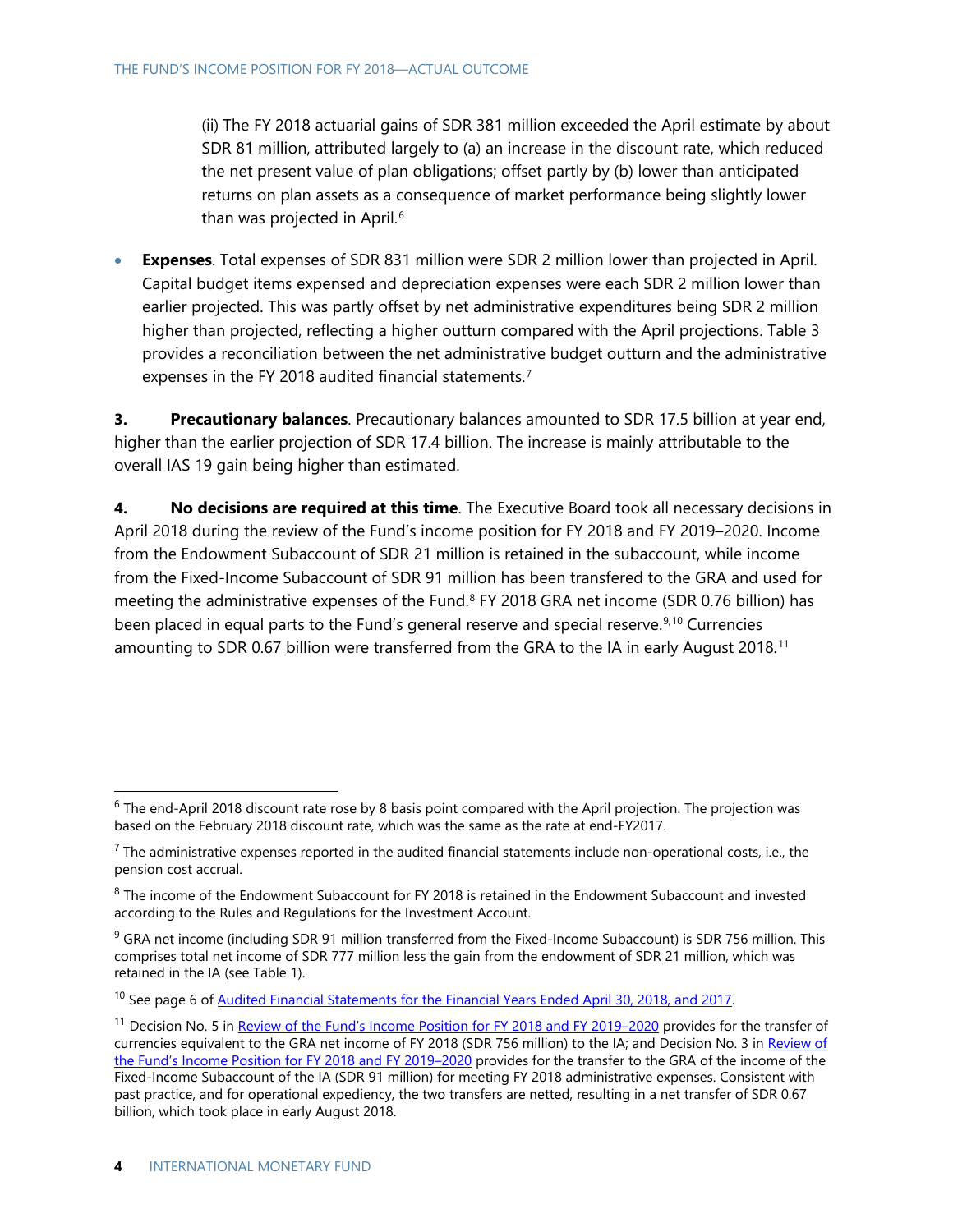| <b>Table 1. Income and Expenditures for FY 2018</b><br>(in millions of SDRs) |                                                      |                                          |                                 |                   |  |  |
|------------------------------------------------------------------------------|------------------------------------------------------|------------------------------------------|---------------------------------|-------------------|--|--|
|                                                                              |                                                      | <b>April</b><br>Projections <sup>1</sup> | <b>Actual</b><br><b>Outcome</b> | <b>Difference</b> |  |  |
|                                                                              |                                                      | (a)                                      | (b)                             | $(b) - (a)$       |  |  |
|                                                                              | A. Operational income including surcharges           | 1,342                                    | 1,346                           | 4                 |  |  |
|                                                                              | Lending income                                       | 1,149                                    | 1,149                           | 0                 |  |  |
|                                                                              | Margin for the rate of charge                        | 434                                      | 434                             | 0                 |  |  |
|                                                                              | Service charges                                      | 21                                       | 21                              | 0                 |  |  |
|                                                                              | Commitment fees                                      | 323                                      | 323                             | 0                 |  |  |
|                                                                              | Surcharges                                           | 371                                      | 371                             | 0                 |  |  |
|                                                                              | Investment income                                    | 89                                       | 91                              | $\overline{c}$    |  |  |
|                                                                              | Fixed-Income subaccount (reserves)                   | 89                                       | 91                              | $\overline{c}$    |  |  |
|                                                                              | Interest free resources <sup>2</sup>                 | 37                                       | 39                              | $\overline{c}$    |  |  |
|                                                                              | SCA-1 and other                                      | 37                                       | 39                              | $\overline{c}$    |  |  |
|                                                                              | Reimbursements                                       | 67                                       | 67                              | 0                 |  |  |
|                                                                              | <b>SDR Department</b>                                | 3                                        | 3                               | 0                 |  |  |
|                                                                              | <b>PRG Trust</b>                                     | 64                                       | 64                              | $\Omega$          |  |  |
|                                                                              | <b>B.</b> Expenses <sup>3</sup>                      | 833                                      | 831                             | $-2$              |  |  |
|                                                                              | Net administrative expenditures                      | 771                                      | 773                             | $\overline{2}$    |  |  |
|                                                                              | Capital budget items expensed                        | 27                                       | 25                              | $-2$              |  |  |
|                                                                              | Depreciation                                         | 35                                       | 33                              | $-2$              |  |  |
|                                                                              | C. Net operational income including surcharges (A-B) | 509                                      | 515                             | 6                 |  |  |
|                                                                              | IAS 19 gains <sup>4</sup>                            | 162                                      | 241                             | 79                |  |  |
|                                                                              | D. Net operational income after IAS 19 gains         | 671                                      | 756                             | 85                |  |  |
|                                                                              | Endowment subaccount investment income               | 12                                       | 21                              | 9                 |  |  |
|                                                                              | Net income position <sup>5</sup>                     | 683                                      | 777                             | 94                |  |  |
|                                                                              | Memorandum items:                                    |                                          |                                 |                   |  |  |
|                                                                              | Fund credit (average stock, SDR billions)            | 43.4                                     | 43.4                            | 0                 |  |  |
|                                                                              | SDR interest rate (average, in percent)              | 0.7                                      | 0.7                             | 0.0               |  |  |
|                                                                              | US\$/SDR exchange rate (average)                     | 1.42                                     | 1.42                            | 0.00              |  |  |
|                                                                              | Precautionary balances (end of period, SDR billions) | 17.4                                     | 17.5                            | 0.1               |  |  |

Source: Finance Department and Office of Budget and Planning

<sup>1</sup> Se[e Review of the Fund's Income Position for FY 2018 and FY 2019-2020.](https://www.imf.org/%7E/media/Files/Publications/PP/2018/review-of-the-funds-income-position-for-fy-2018-and-fy2019-20-6405999-vr-dmsdr1s.ashx)

<sup>2</sup> Interest free resources reduce the Fund's costs and therefore provide implicit returns. Since the Fund invests its reserves in the IA to earn a higher return, the interest free resources retained in the GRA are mainly attributable to the SCA-1, unremunerated reserve tranche positions not represented by gold holdings, and GRA income for the year not yet transferred to the IA. These resources reduce members' reserve tranche positions and the Fund's remuneration expense resulting in implicit income for the Fund.

<sup>3</sup> See Table 3 for a reconciliation to the administrative expenses reported in the financial statements for FY 2018.

⁴ IAS 19 is the accounting standard that prescribes the accounting treatment of pensions and employee benefit expenses, and involves actuarial valuations (see Table 2).

⁵ See "Total comprehensive income" reported in [Audited Financial Statements for the Financial Years Ended April 30, 2018, and 2017.](https://www.imf.org/External/Pubs/FT/quart/2018fy/043018.pdf)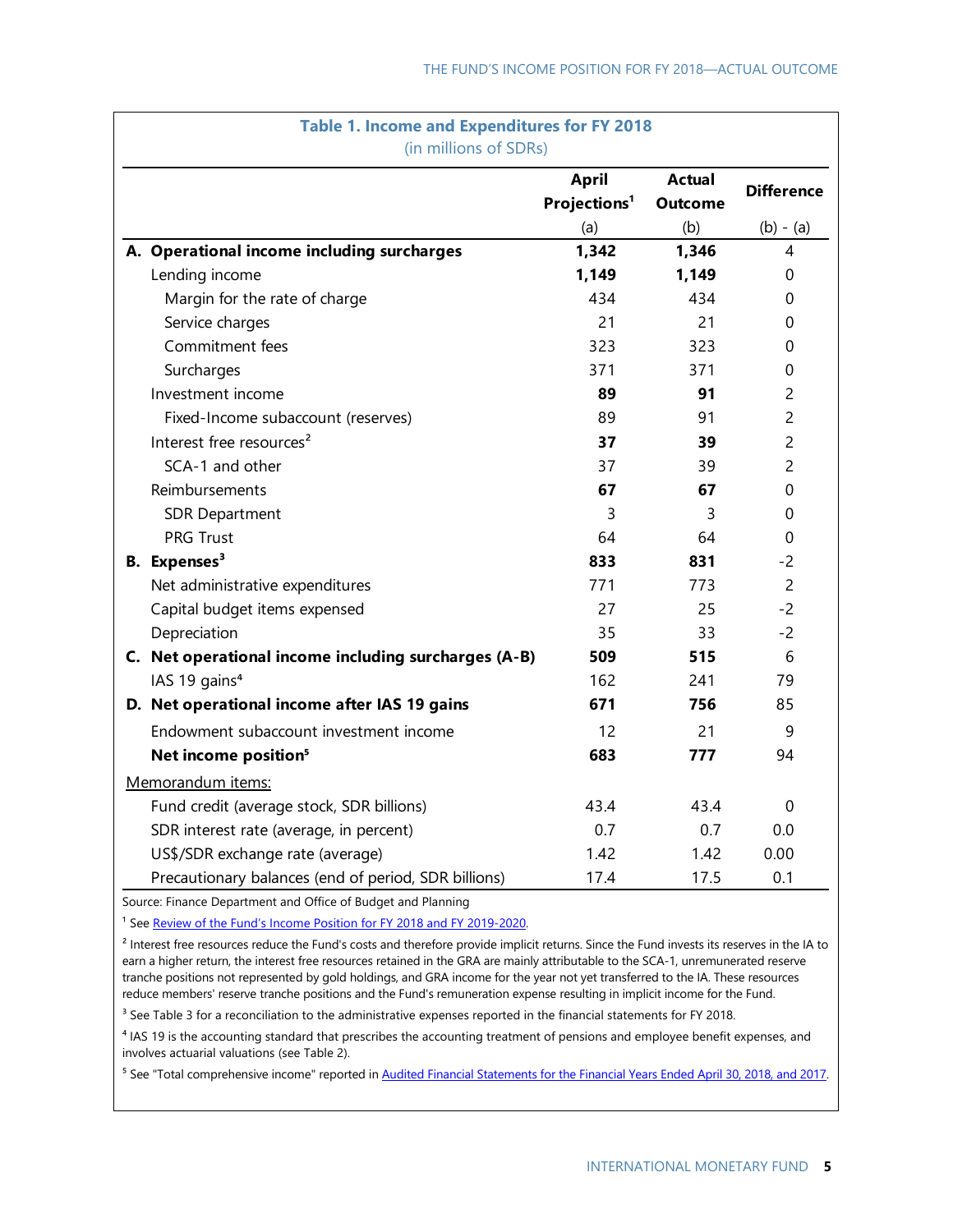